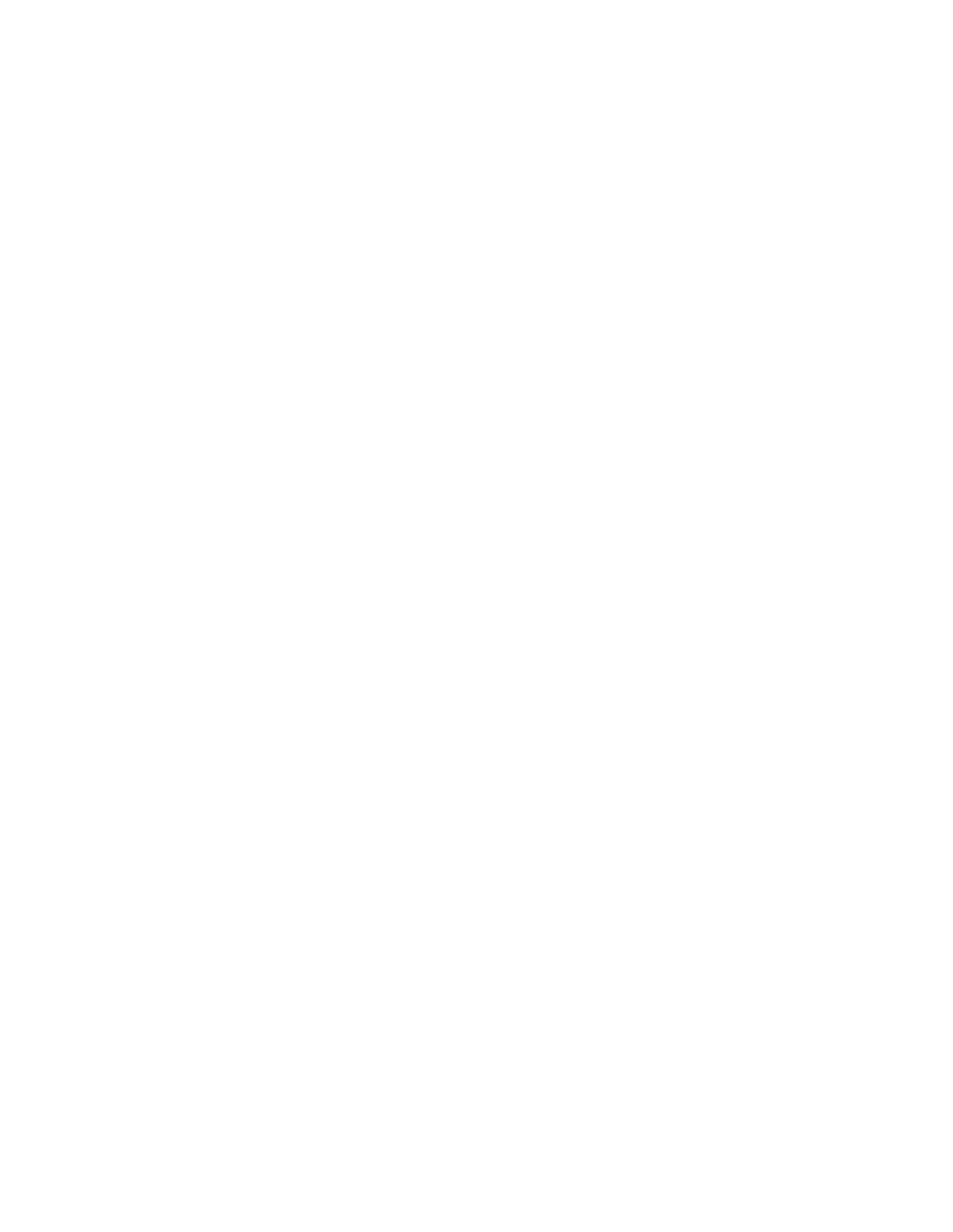### **TABLE OF CONTENTS**

## **Chapter 1 – Introduction Para Page 2014**

| Para | Pa |
|------|----|
|      |    |

## **Chapter 2 – Operational Improvement Manpower Standards Development**

| $2 - 1$ | $2 - 1$ |
|---------|---------|
| $2-2$   | $2 - 1$ |
| $2 - 3$ | $2 - 1$ |
| $2 - 4$ | $2 - 1$ |
|         | $2 - 1$ |
| $2 - 5$ | $2 - 1$ |
| $2 - 6$ | $2-2$   |

## **Figures**

| Figure 2-1, Operational Improvement Phases |  |
|--------------------------------------------|--|
| Figure 2-2, Operational Improvement        |  |

# **Appendix**

| Management Control Review Checklist |  |
|-------------------------------------|--|
|-------------------------------------|--|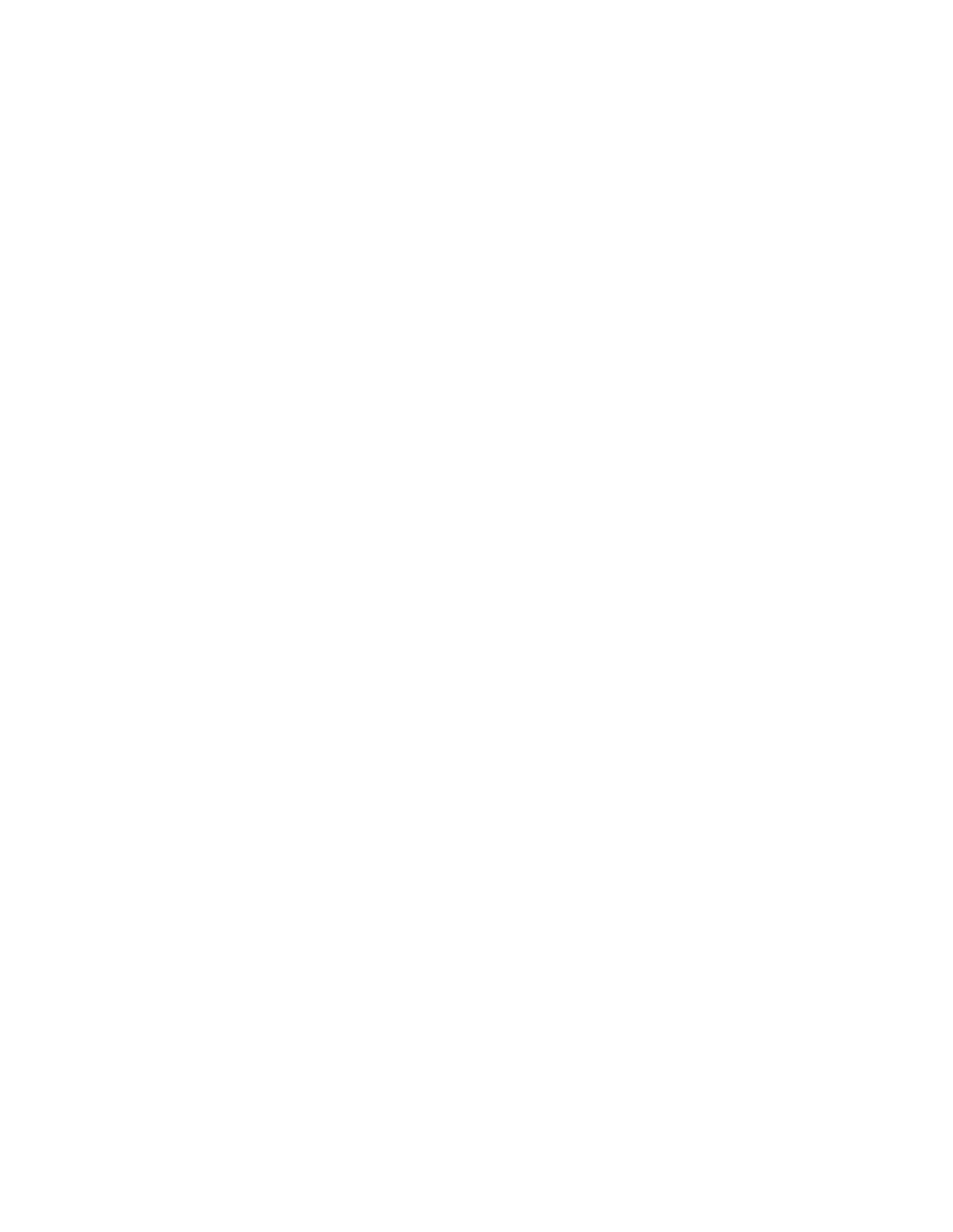## **CHAPTER 1**

### **INTRODUCTION**

**1-1. PURPOSE.** This directive establishes the Defense Commissary Agency (DeCA) Management Engineering Program (MEP) and prescribes policies, responsibilities and procedures for its accomplishment. This directive implements Department of Defense Instruction (DoDI) 5010.37 and establishes a structured approach and system for manpower requirements determination which directs the use (where feasible) of workload based standards using established management engineering techniques.

**1-2. REFERENCE.** DoDI 5010.37, Efficiency Reviews and Resource Requirements Determination.

**1-3. POLICY.** The MEP encompasses Operational Improvement (OI), Efficiency Review (ER), and other management engineering techniques while performing studies on all functional work centers to determine manpower resource requirements and identify operational efficiencies.

### **1-4. RESPONSIBILITIES.**

a. The Office of the Comptroller (FM) will provide overall program management, goals and objectives, and develop and issue policy guidance.

(1) The Directorate of Manpower and Programs (FP) manages the overall program, and develops and issues policy guidance.

(2) FP conducts OI/ER studies and manpower studies.

b. The functional OPR will provide operational knowledge, expertise and experience to the study team during management engineering efforts.

**1-5. PROCEDURES.** Procedures for conducting DeCA OI/ERs are outlined in DeCA Handbook (DECAH) 50-2, Operational Improvement/Efficiency Review Process. The major phases of a study are:

a. Preliminary. Provides the initial step by developing the study announcement for distribution to appropriate levels of management to engage their support. Establishes the framework to obtain background knowledge and preliminary information needed to plan and conduct operational improvement manpower standards development studies. Familiarization is the fundamental process to prepare for planning.

b. Planning. Establishes the basic requirements to do an in-depth analysis of the function and prepare a detailed study plan.

c. Standards Development. Determines the measurement requirements, sets a work center's man-hour-to-workload relationship, and quantifies manpower requirements. This phase includes:

- (1) Measurement design
- (2) Work measurement and reporting
- (3) Data analysis and computation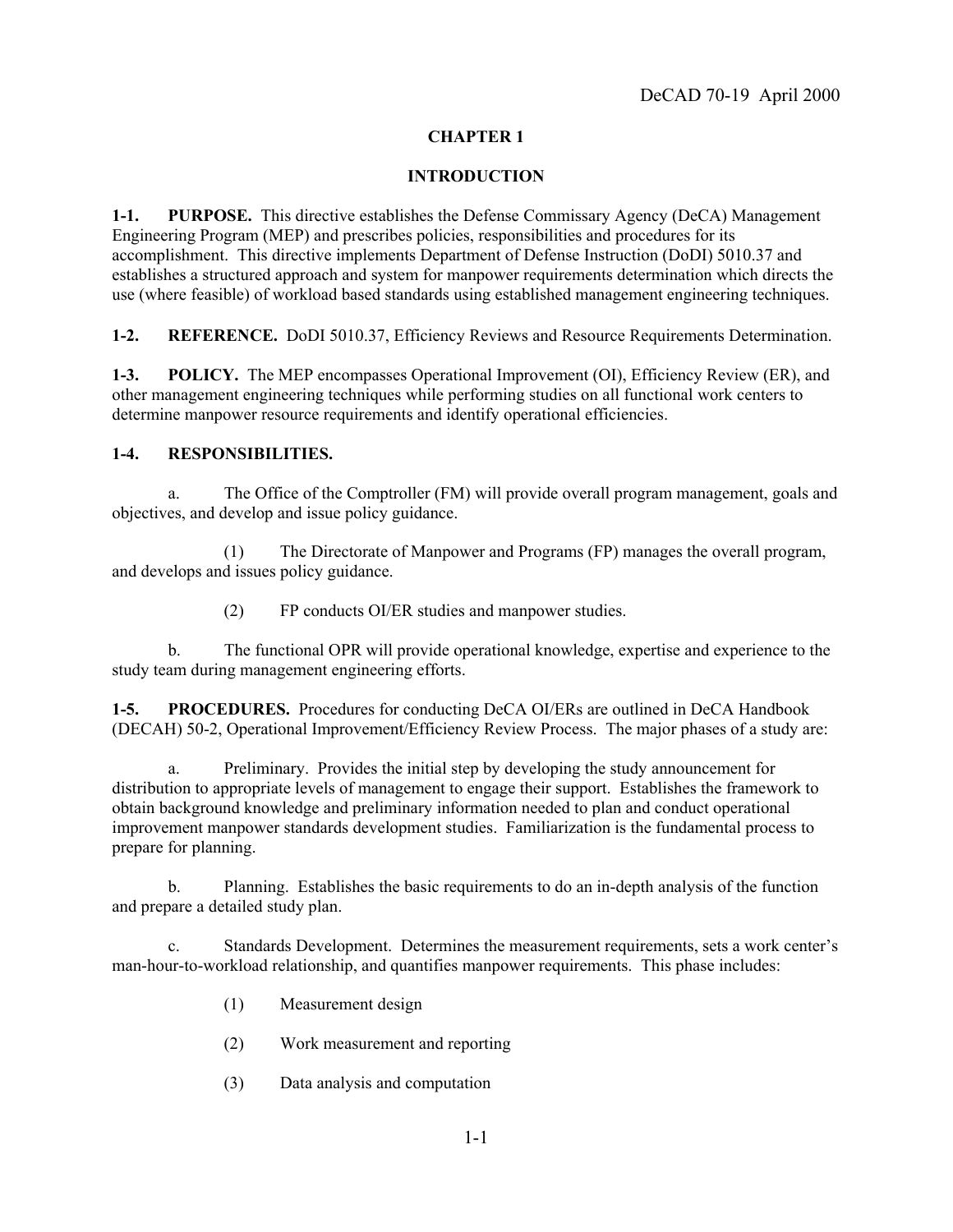- (4) Final report preparation
- d. Implementation. Prepares and publishes manpower standard and guide.

**1-6. MANAGEMENT CONTROLS.** The OPR is responsible for completing the Management Control Review Checklist (MCRC), **Appendix A**, for the Manpower Staffing Standards Development Process.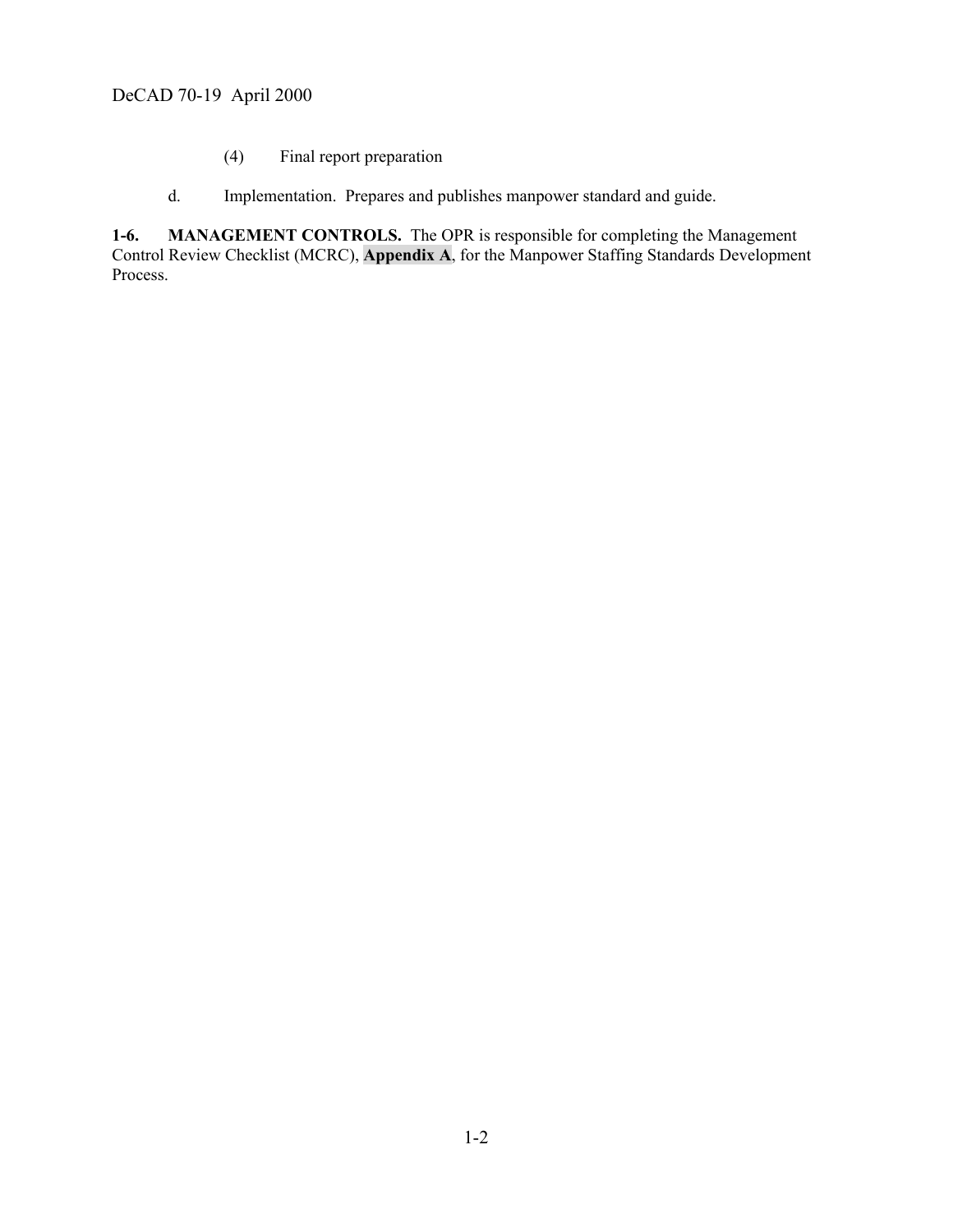## **CHAPTER 2**

### **OPERATIONAL IMPROVEMENT MANPOWER STANDARDS DEVELOPMENT**

### **SECTION A. OVERVIEW.**

2-1. BACKGROUND. DoDI 5010.37 mandates the establishment of the most efficient and effective organization for all DoD activities structured to achieve economy, efficiency of operations, effective employee utilization, optimum mix of staffing, and proper classification of civilian positions. Therefore, a structured approach is required to establish and implement the most efficient and effective organization. Defense Commissary Agency titles this process the Operational Improvement (OI) Process.

**2-2. GENERAL REQUIREMENTS.** To execute DeCA's Management Engineering Program (MEP) Operational Improvement:

a. Research, examine, evaluate, and analyze work and performance requirements to streamline operations, establish performance indicators, and identify and document initiatives to establish and maintain a most efficient and effective organization.

b. Ensure and evaluate standard work requirements based on the most efficient and effective organization but allow for flexible integration of non-standard work requirements.

c. Document results and report implementation of the most efficient and effective organization.

d. Stress simplicity in the development and implementation of these general requirements.

**2-3. DEFINITION OF OPERATIONAL IMPROVEMENT PROCESS.** The OI Process is DeCA's response to DoDI 5010.37. Three primary objectives of the OI process are to develop:

a. The most efficient and effective organization without degrading readiness;

b. A manpower standard; and

c. A management decision package that provides a structure for senior leadership to ensure making critical decisions at the appropriate level.

**2-4. PROCESS.** The embodiment of DoD requirements into the MEP results in the Operational Improvement Manpower Standards Development Process. **Figure 2-1** shows the OI phases and **Figure 2-2** shows key requirements for each phase of the Operational Improvement Process.

#### **SECTION B. POLICIES.**

**2-5. PROGRAM PROMOTION POLICY.** Continuous program promotion creates mutually trusting relationships and enhances the execution of the OI process. Program promotion occurs during the preliminary phase. Study team engages functional support at all levels through senior leadership. The functional involvement letter introduces the DeCA Suggestion Program as a vehicle to engage support for identifying initiatives at the lowest organizational levels. The study team distributes the functional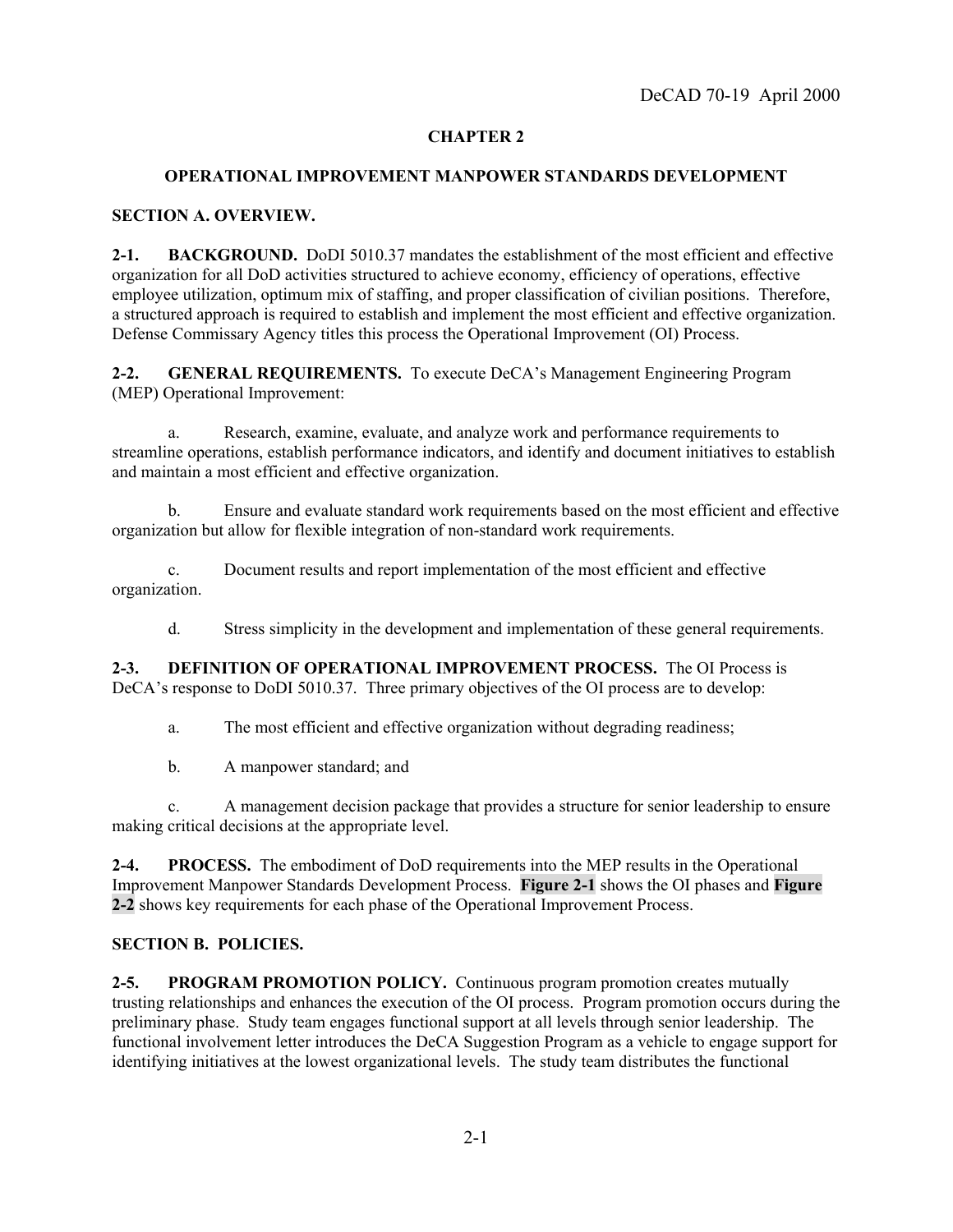involvement letter to the OPR for signature and further distribution. Participants must submit their ideas to the Suggestion Office before the start of the Operational Improvement Forum.

## **2-6. OPERATIONAL IMPROVEMENT QUALIFICATION AND PROCESS POLICIES.**

### a. **OI Qualification Policy.** An OI consists of the following elements:

(1) A forum that involves the functional office of primary responsibility and management engineering personnel analyzing the function and identifying and documenting initiatives to achieve the most efficient and effective organization. A management decision package is developed to summarize all significant initiatives developed during the workshop.

(2) A determination of the function's manpower requirements using measurement or non-measurement techniques. Measurement may be total or partial, or may only address the initiatives approved for implementation.

(3) A final report--written and staffed. This report documents findings, includes a manpower standard or guide, and description of the most efficient and effective organization.

### b. **Overall Study Policies.**

(1) The prevailing policy of the OI process is to keep it simple. The study team should convey complex activities in the simplest possible form. The overriding concept should be to use the simplest approach when planning the study and analyzing the function; using methods and techniques to measure the function; developing the most credible equation; and setting the manpower standard to apply and maintain.

(2) Ideally, the level of effort (MEP) resources expended should be appropriate for the size and importance of the function being studied. However, the level and importance of some small work centers may still dictate that an OI take place.

### c. **Process Policies.**

(1) OI process policy. Study team initiates OI and identifies preliminary requirements.

(2) Forum requirements policy. The forum involves the functional office of primary responsibility and reviews the organizational structure, current methods, procedures, and equipment. Recommendations are made to streamline methods and procedures for increased productivity. The forum must also develop the following products:

- (a) Study plan
- (b) Management Decision Package

(3) Approval policy. HQ DeCA/FP coordinates and recommends approval/disapproval on all significant jointly with the HQ DeCA OPR. HQ DeCA/FP obtains command approval.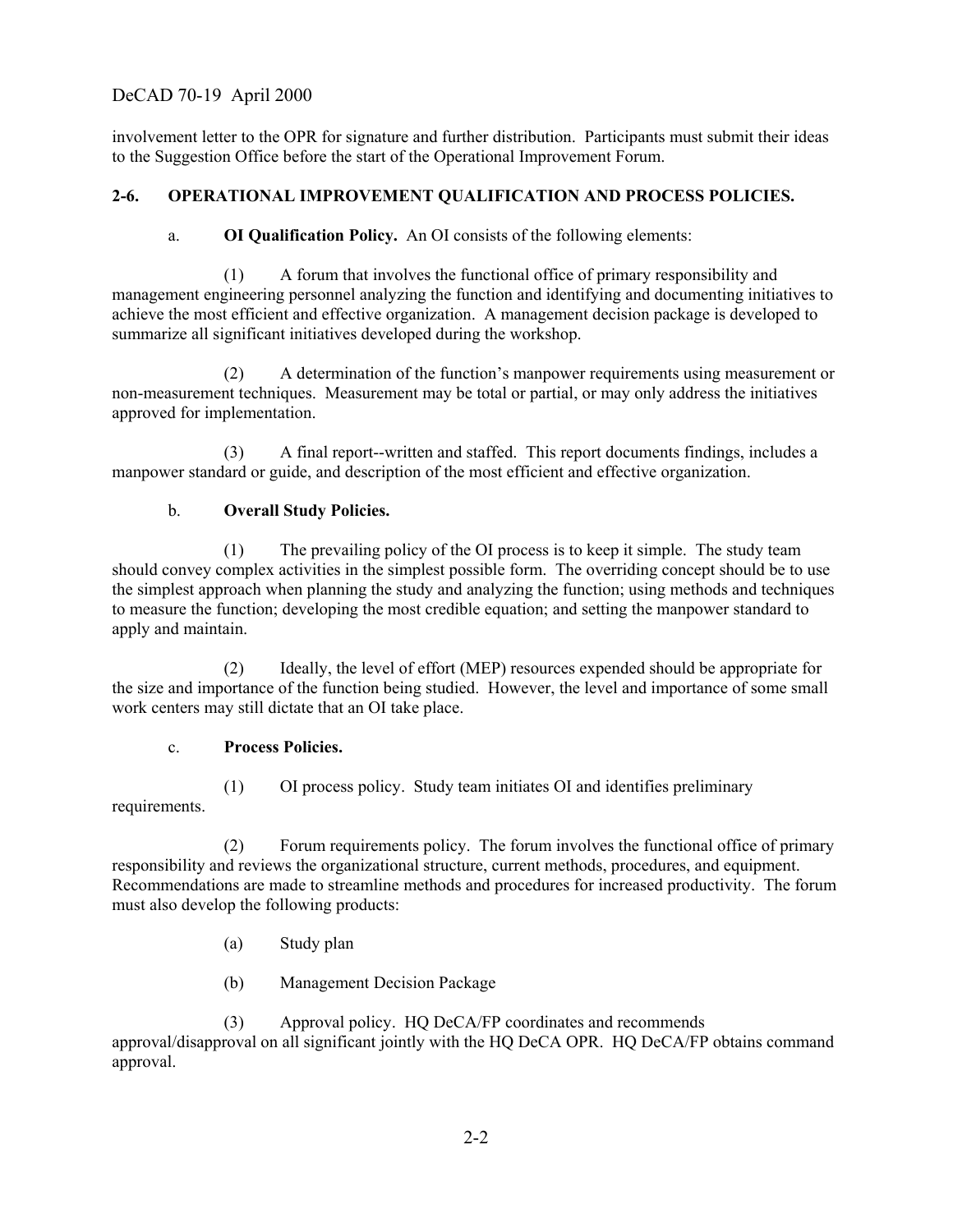| <b>STANDARD</b>                            |  |
|--------------------------------------------|--|
| <b>DEVELOPMENT</b>                         |  |
|                                            |  |
|                                            |  |
|                                            |  |
|                                            |  |
| <b>IMPLEMENTATION</b>                      |  |
|                                            |  |
|                                            |  |
|                                            |  |
|                                            |  |
| <b>PLANNING</b>                            |  |
|                                            |  |
|                                            |  |
|                                            |  |
|                                            |  |
|                                            |  |
|                                            |  |
|                                            |  |
|                                            |  |
| Figure 2-1. Operational Improvement Phases |  |
|                                            |  |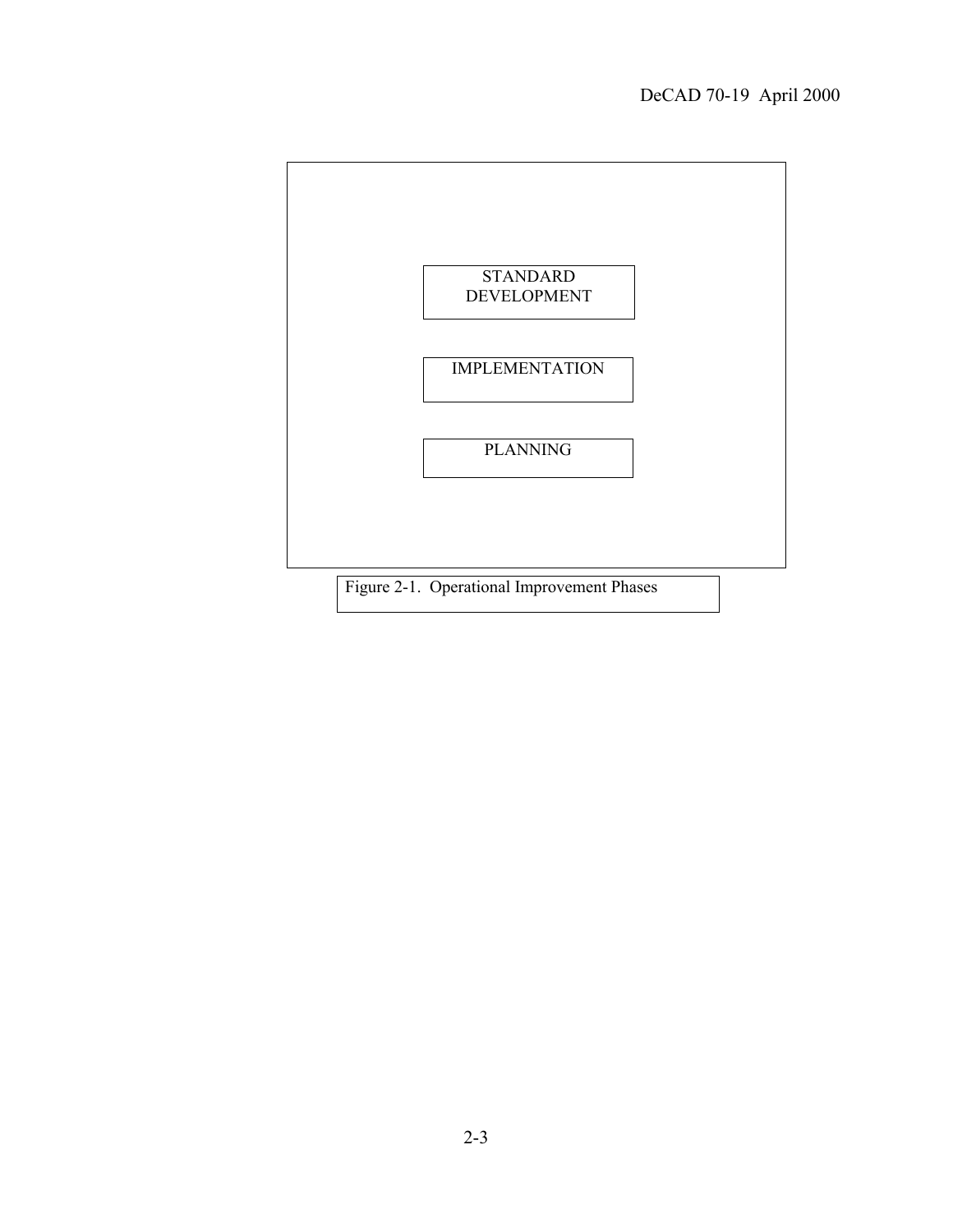### **PRELIMINARY PHASE:**

- Notify HQ DeCA OPR (Letter of Intent)
- Brief OPR and provide draft of:
	- -- Joint Announcement Letter
	- -- Study Charter
	- -- Functional Involvement Letter
- Announce Study
- -- HQ DeCA/FP and HQ DeCA OPR sign Joint Announcement Letter and Study Charter
- -- Arrange forum date
- Research function
	- -- Collect studies and reports
	- -- Review available suggestion files for applicability
- Plan workshop
- Continue to research function
	- -- Perform on-site evaluation
	- -- Review directives for workload factors and work units
	- -- Update major milestones for completing operational improvements
	- -- Provide familiarization package to forum participants

Figure 2-2. Operational Improvement Process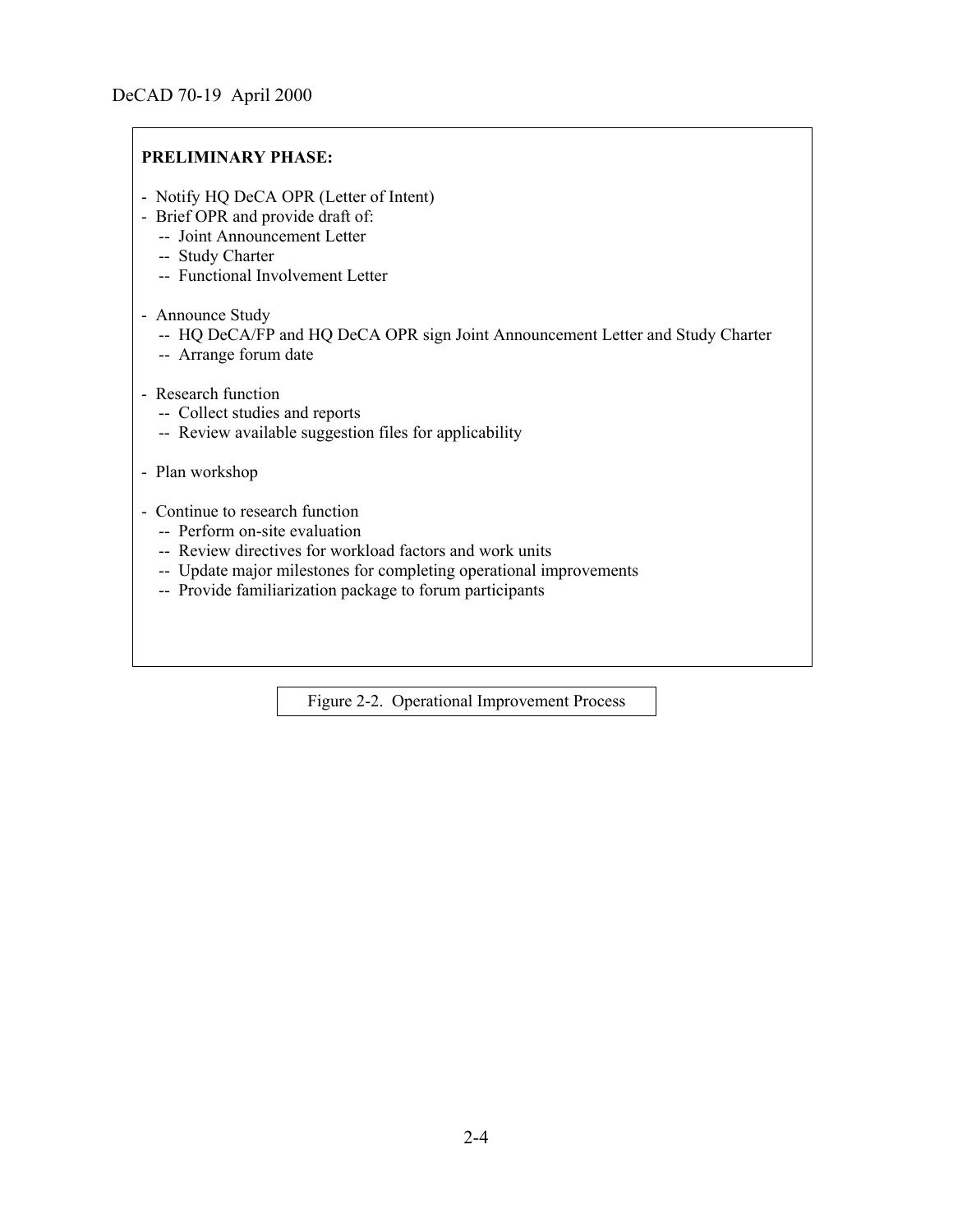## **PLANNING PHASE:**

- Analyze the function
	- -- Analyze data collected in preliminary phase
	- -- Evaluate potential workload factors and work units
	- -- Review forum requirements
	- -- Identify potential initiatives for forum
	- -- Setup audit trail
- Plan Study Approach
	- -- Prepare initial study plan
	- -- Draft work center description (WCD)
	- -- Select data collection method
	- -- Select potential input locations
	- -- Draft general measurement instructions

#### - Conduct Forum

- -- Identify and document initiatives
- -- Develop management decision package
- -- Update measurement instructions
- -- Finalize study
- Send study plan to HQ DeCA OPR for review/comment
- Distribute final study plan
- Prepare end-of-phase executive summary

### **STANDARDS DEVELOPMENT PHASE:**

- Begin measurement design
	- -- Conduct test measurement
	- -- Review and coordinate study plan inputs and test measurement base recommendations
	- -- Develop measurement plan
- Conduct work measurement
- Prepare measurement report

Figure 2-2. Operational Improvement Phases - continued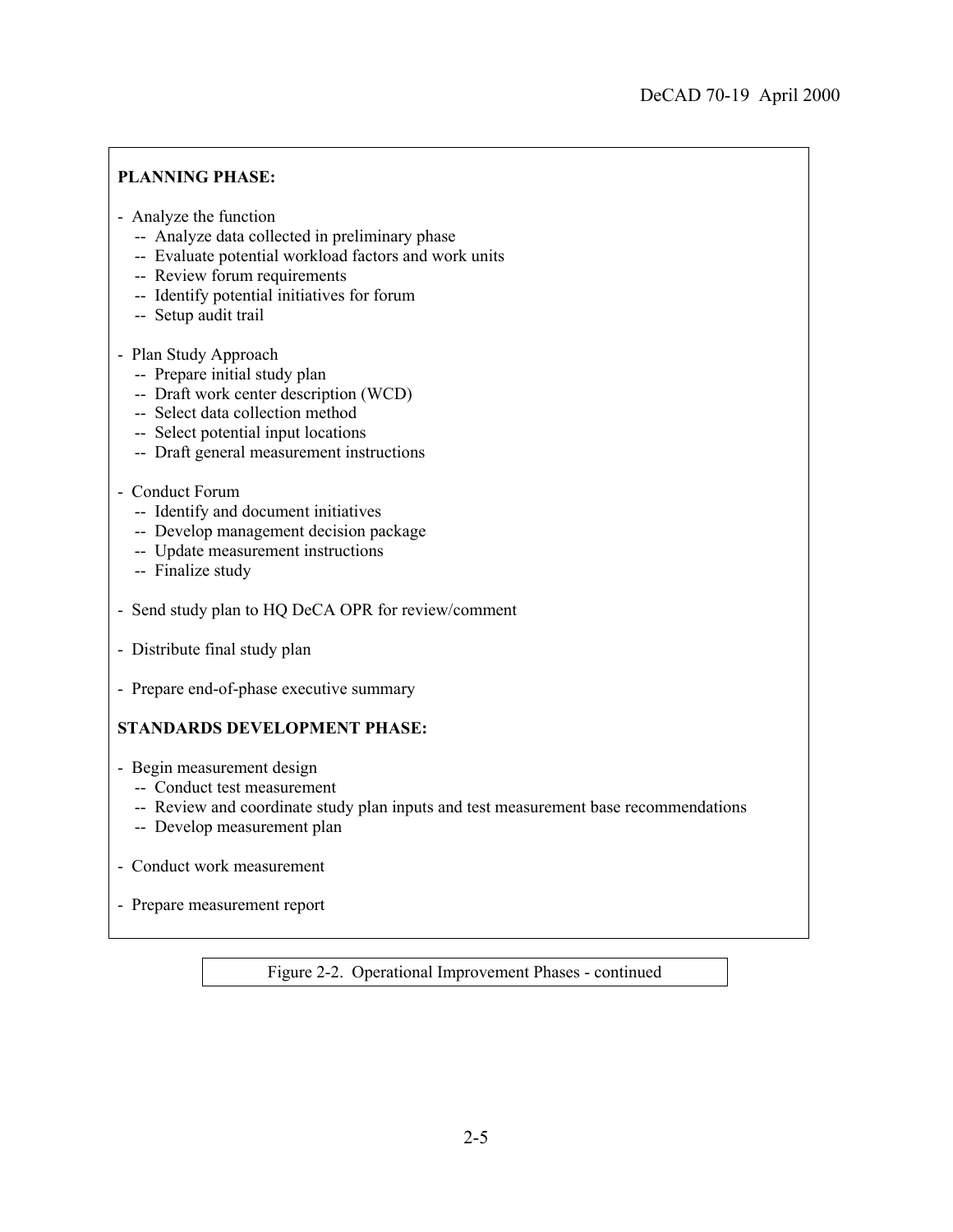- Perform data analysis and computations
	- -- Evaluate all initiatives and assemble updated management decision package
	- -- Send updated management decision package to HQ DeCA OPR for final determination on initiatives to incorporate into the manpower standard
	- -- Perform required corrections to input data
	- -- Ensure complete audit trail of all data received and any corrections or adjustments made
	- -- Incorporate initiatives approved for implementation into the database
	- -- Complete equation development
- Prepare final report and separate application results
	- -- Study Team briefs HQ DeCA/FP and HQ DeCA OPR who recommends approval or disapproval of final report
	- -- HQ DeCA CEO is briefed and approves final recommendations and impact
	- -- Director approves or disapproves final report
- Prepare end-of-study executive summary

## **IMPLEMENTATION PHASE:**

- Publish standard
- Document requirements

Figure 2-2 Operational Improvement Phases - continued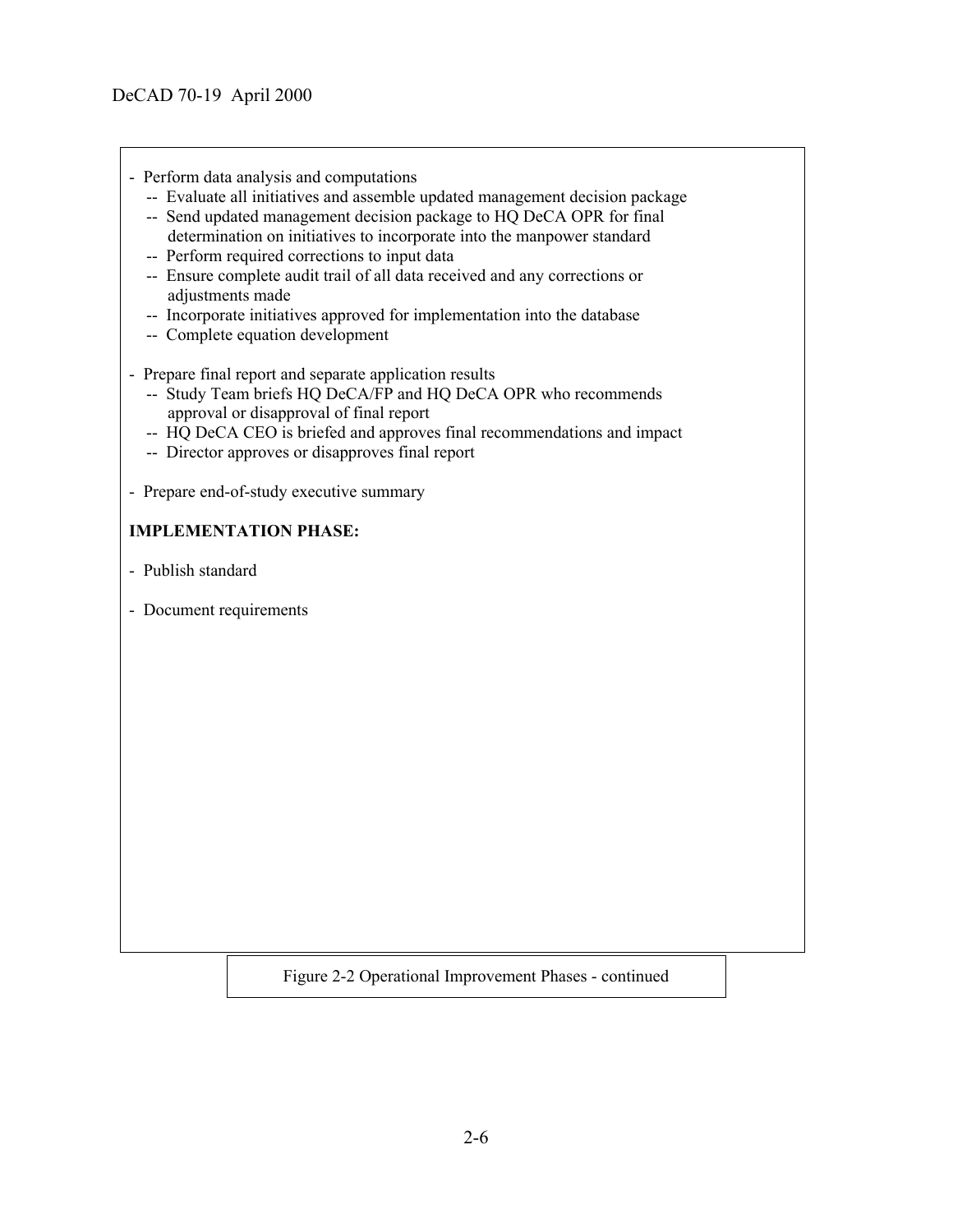### **APPENDIX A**

#### **MANAGEMENT CONTROL REVIEW CHECKLIST**

(Page 1 of 6)

**TASK:** Comptroller/Resource Manager

**SUBTASK:** Requirements Determination

**THIS CHECKLIST:** Manpower Staffing Standards Development Process

**ORGANIZATION:**

**ACTION OFFICER:**

**REVIEWER:**

#### **DATE COMPLETED:**

**ASSESSABLE UNIT:** The assessable unit manager responsible for completing this checklist is shown in the DeCA MCP.

#### **EVENT CYCLE 1:** Preliminary Development

 $\mathcal{L}_\text{max}$  and the contract of the contract of the contract of the contract of the contract of the contract of the contract of the contract of the contract of the contract of the contract of the contract of the contrac

**Step:** Identify work center or function locations within DeCA that are applicable to the standard being developed.

#### **Risk:**

1. An incomplete/inaccurate sample will be used for standards development.

2. Study results will be inconclusive and non-representative of the universe.

**Control Objective:** Identification of all work centers or functions applicable to a given standard.

**Control Technique:** Report universe identification in the Study Plan for DeCA review and approval.

#### **Test Questions:**

1. Is the total universe identified in the Study Plan?

**Response:** YES \_\_\_\_NO \_\_\_\_NA **Remarks:**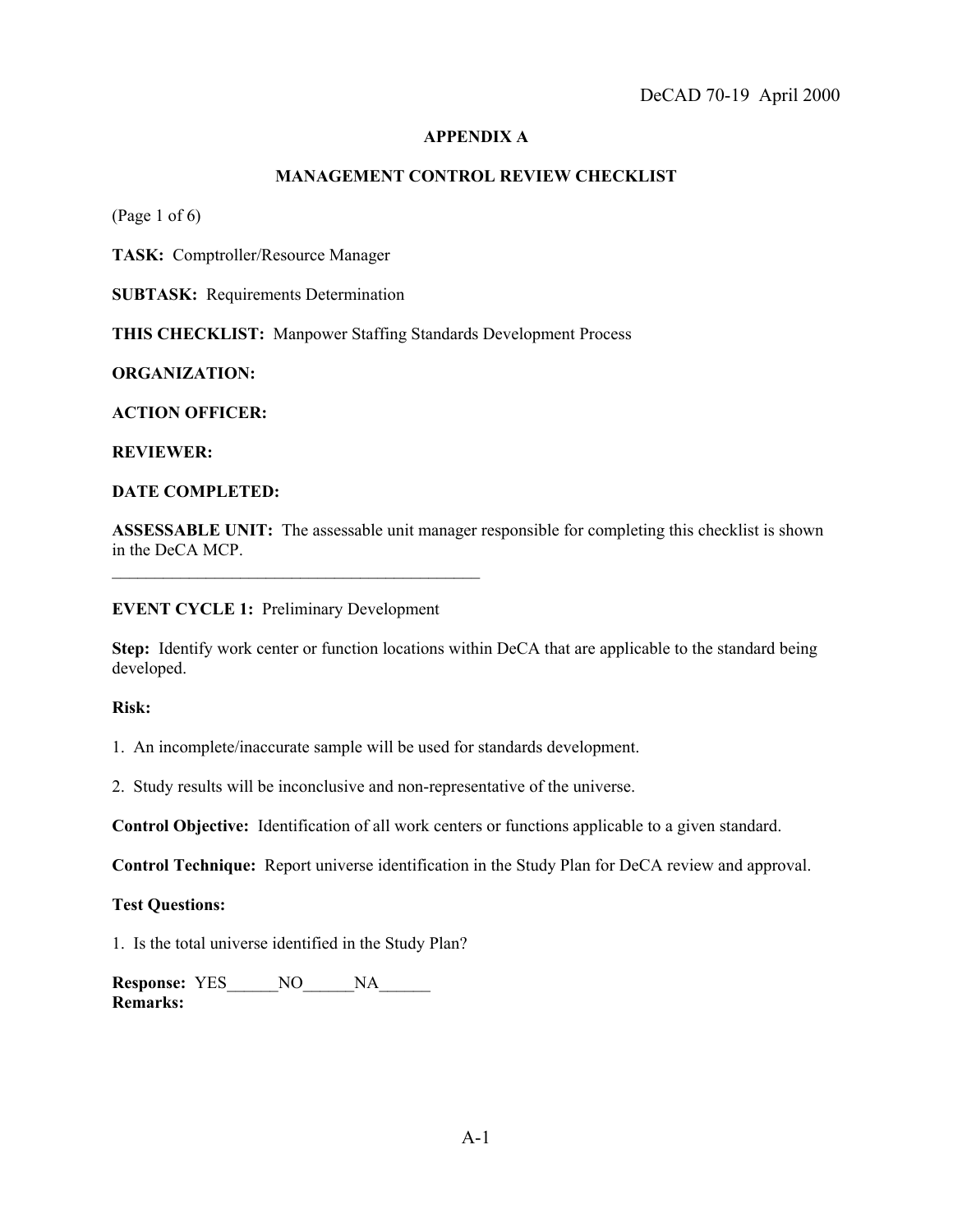2. Are proposed sample sites representative of the universe?

**Response:** YES\_\_\_\_\_NO\_\_\_\_\_NA\_\_\_\_\_\_\_ **Remarks:**

**EVENT CYCLE 2:** Measurement

**Step 1:** Collect accurate workload factor (WLF) data.

 $\mathcal{L}_\text{max}$  and the contract of the contract of the contract of the contract of the contract of the contract of the contract of the contract of the contract of the contract of the contract of the contract of the contrac

**Risk:** Inadequate or inaccurate WLF data will result in erroneous manpower requirements.

**Control Objective:** Accurate work measurement.

**Control Technique:** On-site workload verification.

#### **Test Questions:**

1. Does WLF data reflect the actual workload performed in the applicable work centers?

**Response:** YES \_\_\_\_NO \_\_\_\_NA **Remarks:**

2. Does WLF data possess the attributes of relativity and predictability as described in the DeCA Directive?

**Response:** YES\_\_\_\_\_NO\_\_\_\_\_NA\_\_\_\_\_\_ **Remarks:**

**Step 2:** Conduct measurement per prescribed policies and procedures.

**Risk:** Incomplete or inaccurate measurement will result in invalid staffing standards.

**Control Objective:** Accurate work measurement.

**Control Technique:** Prepare thorough Measurement Plan.

**Test Question:** Is the Measurement Plan prepared in accordance with instructions?

**Response:** YES \_\_\_\_NO \_\_\_\_NA **Remarks:**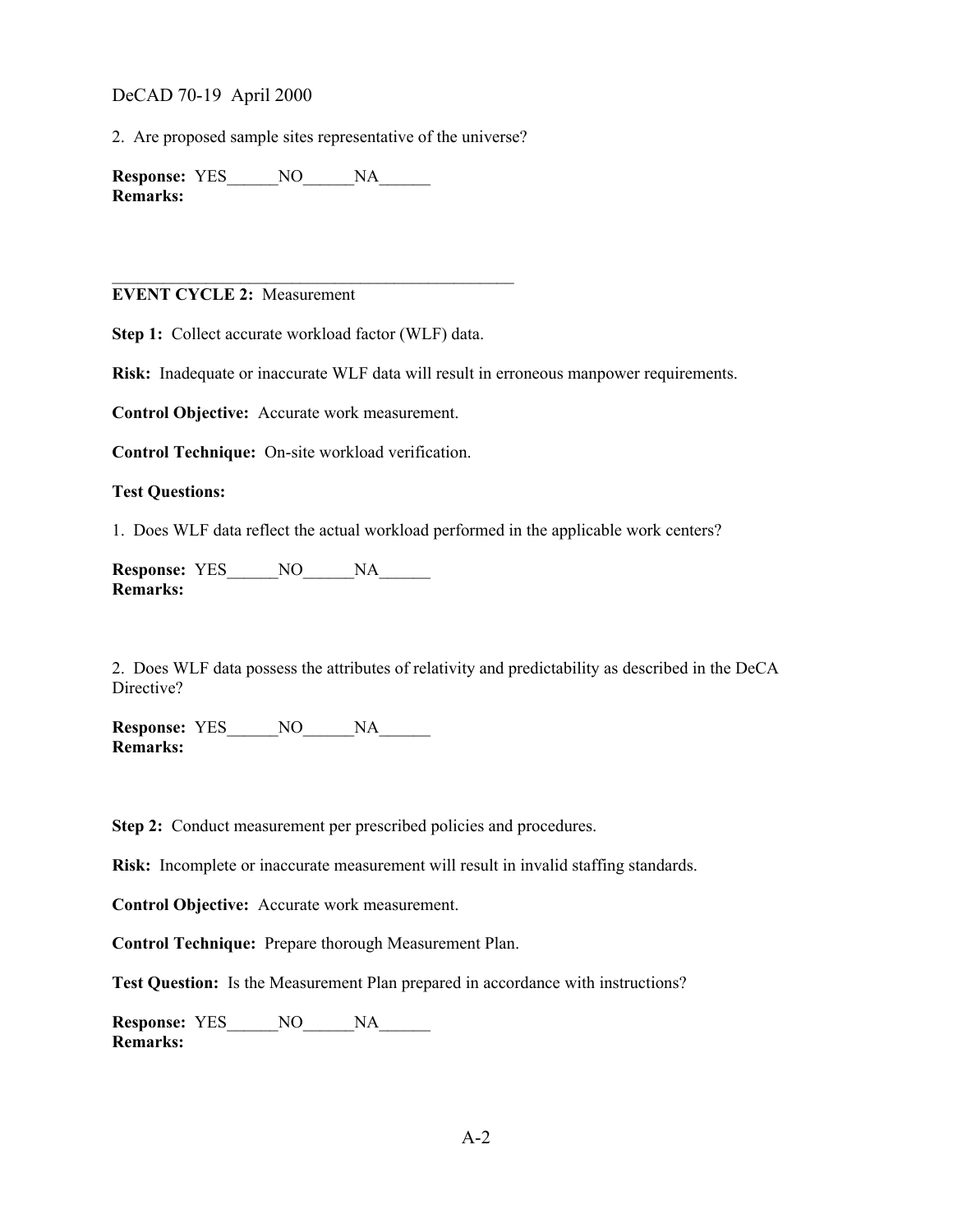**EVENT CYCLE 3:** Computation

**Step 1:** Follow appropriate mathematical procedures.

 $\_$ 

**Risk:** Incorrect data computations will result in improperly built standards.

**Control Objective:** Established procedure and mathematical accuracy are adhered to.

**Control Technique:** Review data computations for representativeness and accuracy.

#### **Test Questions:**

1. Is variation in work center data examined for use as an additive or work exclusion?

**Response:** YES\_\_\_\_\_NO\_\_\_\_\_NA\_\_\_\_\_\_ **Remarks:**

2. Is the mathematical relationship between category and task times and work unit count examined by comparative and regression analysis?

**Response:** YES\_\_\_\_\_NO\_\_\_\_\_NA\_\_\_\_\_\_ **Remarks:**

3. Are the regulatory analytical procedures followed for data computation?

**Response:** YES \_\_\_\_NO \_\_\_\_NA **Remarks:**

4. Is the appropriate manpower model selected according to the criteria set forth in regulatory guidance?

**Response:** YES\_\_\_\_\_\_NO\_\_\_\_\_\_NA\_\_\_\_\_\_ **Remarks:**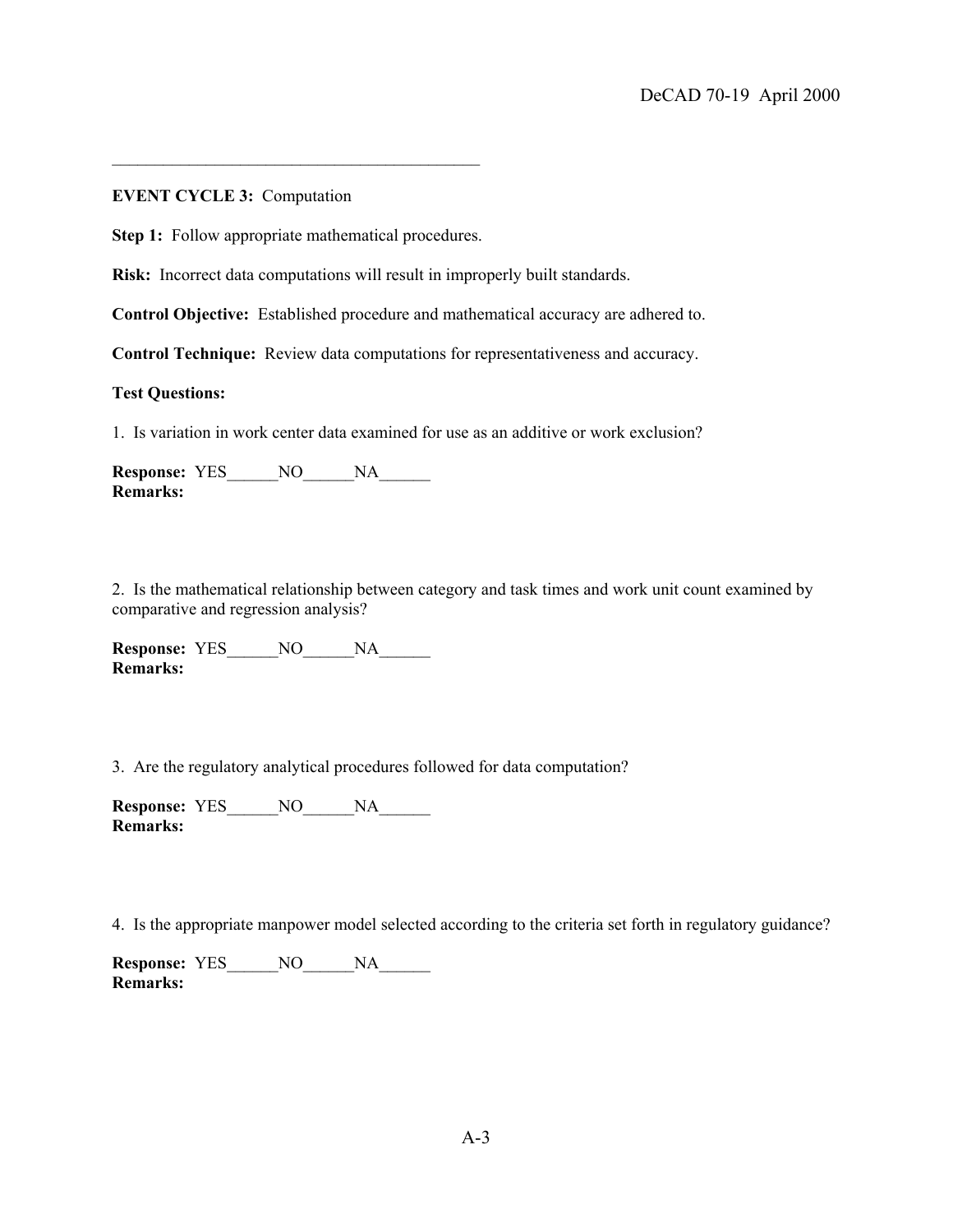**Step 2:** Obtain approval of manpower staffing standards studies.

**Risk:** Studies will not be based on correct policies and procedures, resulting in wasted study effort and inadequate/inaccurate staffing standards.

**Control Objective:** Manpower staffing standards studies must be approved.

**Control Technique:** Coordinate Final Report with functional Office of Primary Responsibility (OPR) and obtain Command approval.

**Test Question:** Has the final report been approved?

**Response:** YES\_\_\_\_\_NO\_\_\_\_\_NA\_\_\_\_\_\_ **Remarks:**

**EVENT CYCLE 4:** Application and Maintenance

 $\mathcal{L}_\text{max}$  and the contract of the contract of the contract of the contract of the contract of the contract of the contract of the contract of the contract of the contract of the contract of the contract of the contrac

**Step 1:** Apply a standard to all locations identified in the standard universe.

**Risk:** Incomplete standards application will occur.

**Control Objective:** Standards are applied to all locations for which the standard is designed.

**Control Technique:** Compare locations where standards are applied with the standards universe as identified in the Study Plan and as subsequently updated.

**Test Question:** Are standards applied to all appropriate work centers or functions?

**Response:** YES\_\_\_\_\_NO\_\_\_\_\_NA\_\_\_\_\_\_ **Remarks:**

**Step 2:** Use accurate historical and projected workload data in applying a standard.

**Risk:** Inadequate or inaccurate historical or projected workload factor data will result in planning for more or fewer than the actual manpower required and lead to potential misallocation of management resources.

**Control Objectives:** Standards application and manpower requirements prediction is accurate.

**Control Technique:** On-site workload verification.

**Test Questions:**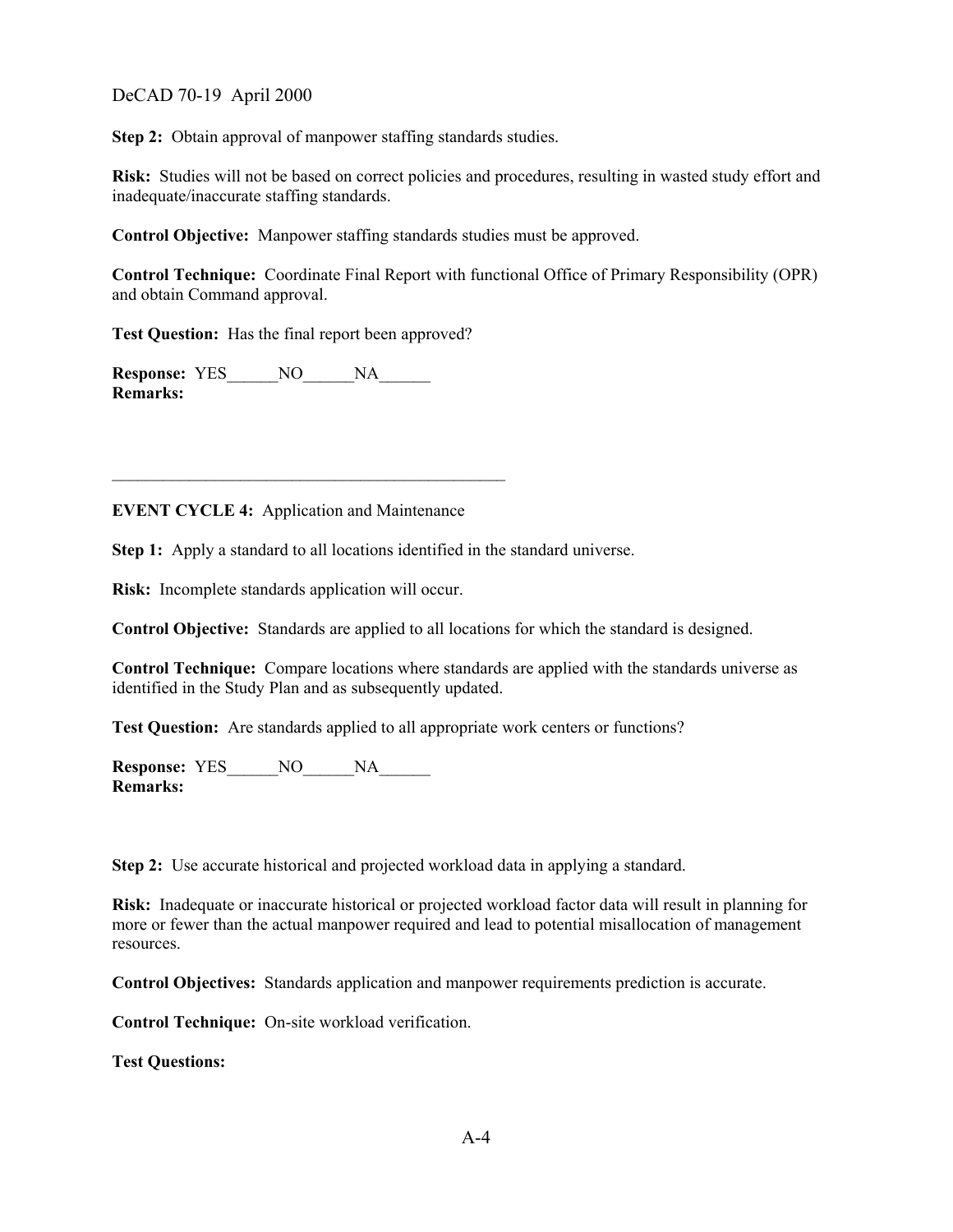1. Is monthly WLF data reported by the responsible DeCA Region Office?

**Response:** YES\_\_\_\_\_\_NO\_\_\_\_\_\_NA\_\_ **Remarks:**

2. Is WLF data collected according to proved additives/exclusions?

**Response:** YES\_\_\_\_\_NO\_\_\_\_\_NA\_\_\_\_\_\_ **Remarks:\***

3. Do the application results accurately reflect the minimum manpower required to perform the workload?

**Response:** YES\_\_\_\_\_NO\_\_\_\_\_NA\_\_\_\_\_\_ **Remarks:**

**Step 3:** Update manpower staffing standards to ensure they are accurate and current.

**Risk:** Information used in developing a standard will become outdated, resulting in inaccurate standards and manpower requirements.

**Control Objective:** Standards and manpower requirements are accurate and current.

**Control Technique:** Review mission, organization, procedures, and equipment status.

#### **Test Questions:**

1. Does the standard include current mission, organization, procedures, equipment and other pertinent aspects of the work center?

**Response:** \*YES NO NA **Remarks:**

2. Are extrapolation limits of current standard adequate for all work center locations?

**Response:** YES \_\_\_\_NO \_\_\_\_NA **Remarks:**